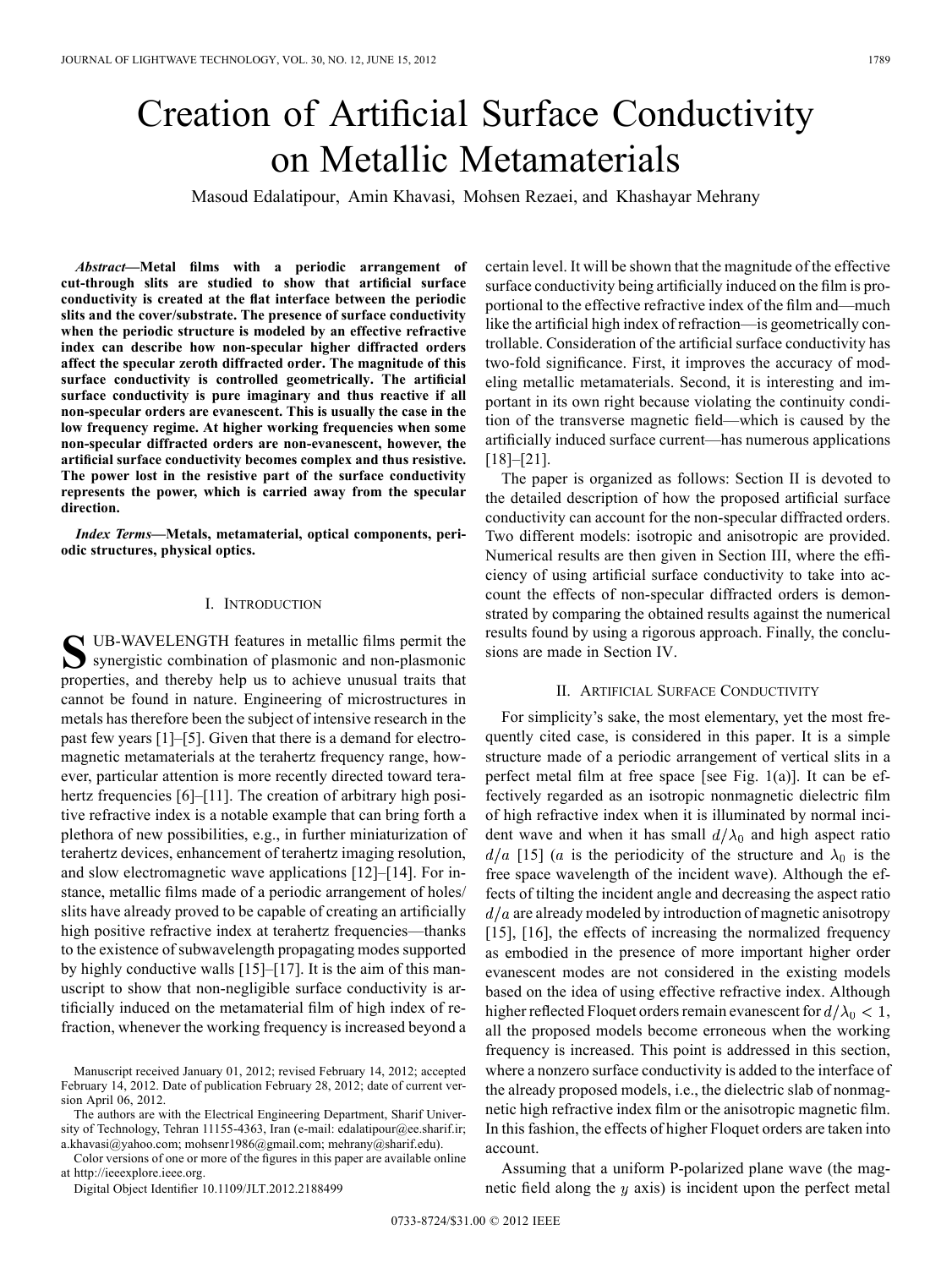

Fig. 1. (a) Periodic arrangement of cut-through slits in a metallic film, (b) the equivalent isotropic model with surface conductivity  $\sigma_s$ , and (c) the equivalent anisotropic model with surface conductivity  $\sigma_s$ .

film with cut-through slits shown in Fig. 1(a), the  $m$ th transmission diffraction order can be easily obtained when the TEM mode (electric field being along the  $x$  axis) is dominant in the empty space between the metallic slits [22]:

$$
t_m = \frac{4s_0 \frac{k_0}{k_{zm}} s_m}{(1+\alpha)^2 e^{jk_0 L} - (1-\alpha)^2 e^{-jk_0 L}}.
$$
 (1)

Here,  $k_0$  is the wave-number at free space

$$
s_m = \sqrt{\frac{a}{d}} \frac{\sin(\frac{k_{xm}a}{2})}{\frac{k_{xm}a}{2}}
$$
 (2a)

$$
\alpha = \sum_{p=-\infty}^{+\infty} \frac{k_0}{k_{zp}} s_p^2 \tag{2b}
$$

$$
k_{xm} = k_x + m\frac{2\pi}{d}, m = 0, \pm 1, \pm 2, \dots
$$
 (2c)

$$
k_{zm} = \sqrt{k_0^2 - k_{xm}^2}
$$
 (2d)

where  $k_x$  and  $k_z$  are the x and z component of the incident wave-vector, respectively.

The non-evanescent zeroth order transmission coefficient is then as follows:

$$
t_0 = \frac{4\frac{k_0}{k_z}s_0^2}{\left(1+\sum_p \frac{k_0}{k_{zp}}s_p^2\right)^2 e^{jk_0L} - \left(1-\sum_p \frac{k_0}{k_{zp}}s_p^2\right)^2 e^{-jk_0L}}.
$$
\n(3)

It is already shown that the transmission coefficient of a nonmagnetic dielectric film of appropriate high refractive index and

that of an anisotropic magnetic film both match the zeroth transmission coefficient of the structure, when the working frequency is low enough to ignore the effects of higher diffracted orders. In the following subsections, an artificial surface conductivity is introduced to improve the accuracy of the already proposed models, when the working frequency is increased.

# *A. Isotropic Model*

The structure in Fig. 1(a) is first modeled by a nonmagnetic dielectric film of high refractive index, on whose surface a nonzero surface conductivity exists. In accordance with Fig. 1(b), the proposed model consists of a dielectric film of thickness  $L$ , refractive index  $n$ , permeability  $\mu_0$ , and conducting interfaces that can support a surface current,  $J_s$ . The magnitude of the surface current is proportional to the surface conductivity,  $\sigma_s$ , and the tangential electric field along the x axis,  $E_x$ , i.e.,  $J_s = \sigma_s E_x$ . The presence of surface conductivity alters the continuity condition of tangential magnetic field and enforces a discontinuity which is determined by the surface current  $J_s$  [19]–[21]. The transmission coefficient of this structure illuminated by the same uniform P-polarized plane wave then depends on  $\sigma_s$  and is as follows:

$$
\bar{t}_0 = \frac{4\alpha}{(1 + \alpha + \alpha\gamma)^2 e^{j\bar{k}_z \bar{L}} - (1 - \alpha - \alpha\gamma)^2 e^{-j\bar{k}_z \bar{L}}}
$$
(4)

where  $\bar{k}_z = k_0 \sqrt{n^2 - \sin^2(\theta)}$  is the z component of the wave vector in the high refractive index film,  $\alpha = \bar{k}_z/(n^2 k_z)$  and  $\gamma = \sigma_s k_z/(\omega \varepsilon_0)$  ( $\omega$  and  $\varepsilon_0$  are the angular frequency, and the permittivity of the free space, respectively). This equation can be straightforwardly obtained by solving the Maxwell's equations and applying the appropriate boundary conditions as presented in [19].

Comparison of the zeroth order transmission coefficient of the original structure in Fig.  $1(a)$ , i.e.,  $(3)$ , and that of the isotorpic model shown in Fig. 1(b), i.e., (4), confirms the equivalence of the isotropic model and the periodic film whenever we set

$$
\alpha = s_0^2 \frac{k_0}{k_z}
$$
  
\n
$$
\bar{k}_z \bar{L} = k_0 L
$$
  
\n
$$
\alpha \gamma = \sum_{p, p \neq 0} s_p^2 \frac{k_0}{k_{zp}}.
$$
\n(5)

Further simplification of the above-mentioned expressions for small angle of incidence shows that

$$
n = \frac{d}{a}
$$
  
\n
$$
\bar{L} = \frac{L}{n}
$$
  
\n
$$
\sigma_s^p = \frac{\omega \varepsilon_0}{s_0^2} \frac{s_p^2}{k_{zp}}
$$
  
\n
$$
\sigma_s = \sum_{p, p \neq 0} \sigma_s^p.
$$
\n(6)

It is noteworthy that the effective refractive index,  $n$ , and the thickness of the proposed model,  $\overline{L}$ , are not different from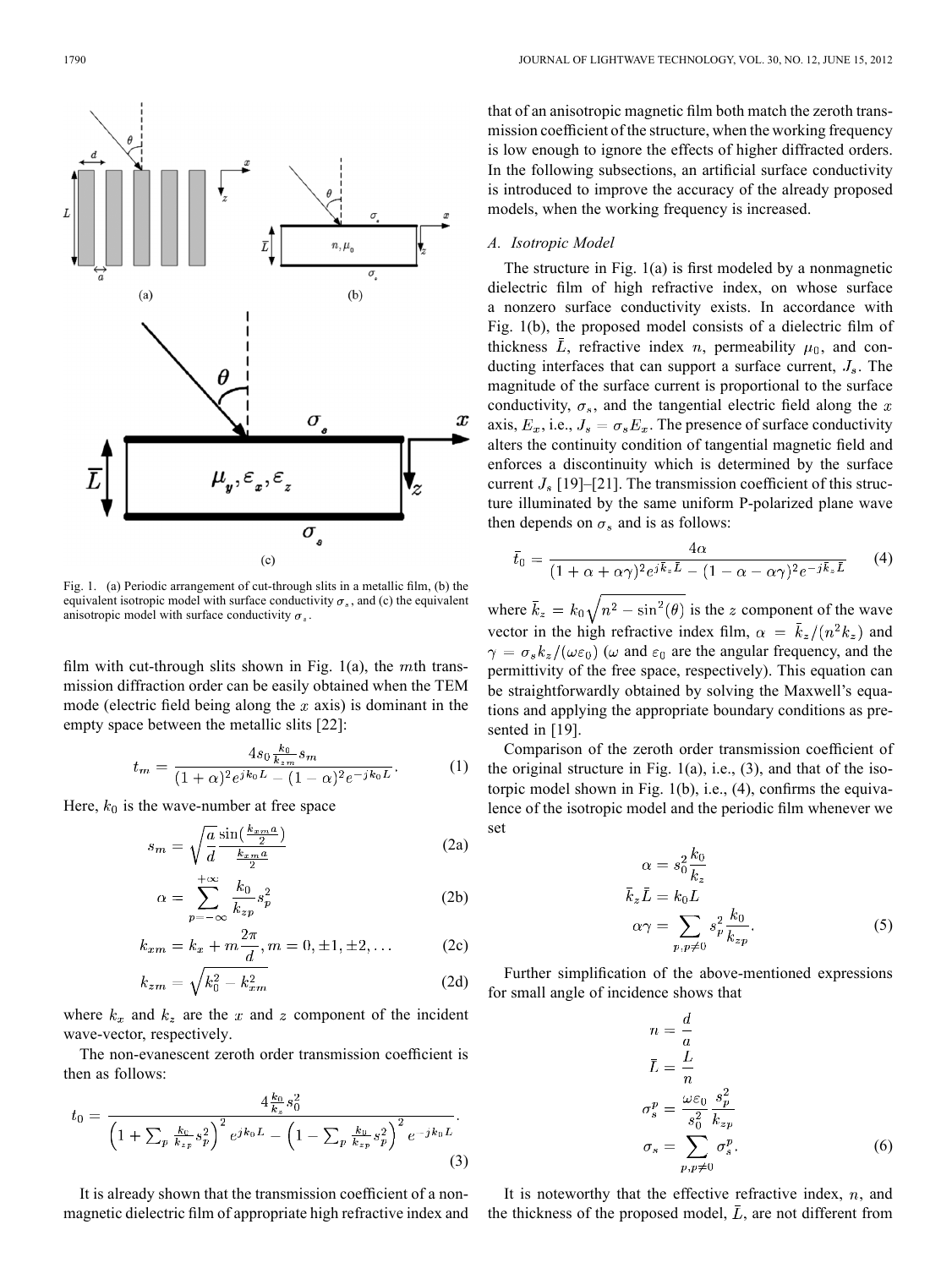what have been already reported [15]. Therefore, the presence of higher diffracted orders does not change the bulk parameters of the isotropic model. It can, however, drastically change the value of the surface conductivity. The contribution of the *th* diffraction order in the overall surface conductivity is denoted by  $\sigma_s^p$ . For subwavelength slits, in particular, we have  $k_x a \ll 1$ and  $\sigma_s^p$  is

$$
\sigma_s^p = \frac{j}{\eta_0} \frac{\left(\sin c \left(p \frac{a}{d}\right)\right)^2}{\sqrt{\left(\sin(\theta) + p \frac{\lambda_0}{d}\right)^2 - 1}}\tag{7}
$$

where  $\eta_0$  stands for the free intrinsic impedance. As expected, the contribution of the *th diffraction order in the overall sur*face conductivity is symmetric under normal incidence condition and thus we have  $\sigma_s^{-p} = \sigma_s^p$ . This expression stands witness for the fact that  $\sigma_s^p$  is purely reactive when the pth diffracted order is evanescent, i.e., when the normalized frequency is below the *th cut-off value:* 

$$
\frac{d}{\lambda_0} < f_c^p = \frac{|p|}{1 - \text{sgn}(p)\sin(\theta)}.\tag{8}
$$

Purely reactive  $\sigma_s^p$  translates to a quadrature phase difference between the surface current supported by the *th diffracted* order, and the tangential electric field. The losslessness is thus guaranteed for normalized frequencies lying below the first normalized cut-off frequency, i.e., when all non-specular orders are evanescent and  $f < f_c^{-1} = 1/(1 + \sin(\theta))$ . It should be however pointed out that when the normalized frequency gets close to the first normalized cut-off frequency from below, the magnitude of the reactive surface conductivity becomes non-negligible; thus, a modest error is incurred upon the already proposed model, wherein the reactive surface conductivity has been neglected. As the normalized frequency goes beyond the first normalized cut-off frequency, the artificial surface conductivity becomes resistive and thus the incurred error in neglecting surface conductivity is significantly increased. In point of fact, the already proposed model fails to consider the non-zero diffraction efficiency of non-specular orders but the proposed model considers the power lost to non-specular diffracted orders. This is due to the fact that the effective surface conductivity in the proposed model can become resistive. This point is shown through miscellaneous examples in Section III.

## *B. Anisotropic Model*

Although the parameters of the proposed model in the previous subsection are extracted at normal incidence condition, its accuracy is preserved even for oblique incident angles because  $d/a$  is usually high enough to mimic high refractive index film [15]. It is however straightforward to follow the method of [16] and employ an anisotropic model with diagonal permittivity and permeability tensors to account for oblique incident angles even for not large enough values of  $d/a$ . A nonzero surface conductivity should however be considered at the upper and lower interfaces of the anisotropic model to take into account the effects of non-specular orders.

In accordance with Fig.  $1(c)$ , the thickness and the surface conductivity of the model are denoted by  $\bar{L}$  and  $\sigma_s$ , respectively. The relevant elements of the permeability and permittivity tensors in the proposed model are  $\mu_y$ ,  $\varepsilon_x$  and  $\varepsilon_z$  because the magnetic field for the P-polarized waves is along the  $y$ -axis. The transmission coefficient of the model is as follows:

$$
\bar{t}_0 = \frac{4\alpha}{(1 + \alpha + \alpha\gamma)^2 e^{j\bar{k}_z \bar{L}} - (1 - \alpha - \alpha\gamma)^2 e^{-j\bar{k}_z \bar{L}}}
$$
(9)

where

$$
\frac{k_z^2}{\varepsilon_x \mu_y} + \frac{k_x^2}{\varepsilon_z \mu_y} = k_0 \tag{10}
$$

and  $k_z$  is the z component of the wave vector in the anisotropic film,  $\alpha = \bar{k}_z/\varepsilon_x k_z$  and  $\gamma = \sigma_s k_z/\omega \varepsilon_0$ . This time, the comparison between the zeroth order transmission coefficient of the original structure in Fig. 1(a), i.e., (3), and the transmission coefficient of the anisotropic model shown in Fig. 1(c), i.e., (9), confirms the equivalence of the anisotropic model and the original periodic structure. It can be easily shown that the sought-after parameters of the proposed model are as follows:

$$
\varepsilon_x = \frac{L}{\overline{L}} \frac{d}{a}
$$
\n
$$
\varepsilon_z = \infty
$$
\n
$$
\mu_y = \frac{L}{\overline{L}} \frac{a}{d}
$$
\n
$$
\sigma_s^p = \frac{\omega \varepsilon_0}{s_o^2} \frac{s_p^2}{k_{zp}}
$$
\n
$$
\sigma_s = \sum_{p, p \neq 0} \sigma_s^p.
$$
\n(11)

Interestingly, including the surface conductivity of the previous subsection in the already proposed anisotropic model given in [16] can accurately take into account the effects of oblique incident angles even when  $d/a$  is not very large.

#### III. NUMERICAL EXAMPLES

In accordance with Fig. 1(a), we set  $d = 200 \mu \text{m}$ ,  $a = 50 \mu \text{m}$ ,  $L = 300 \mu m$  and  $\theta = 0$  for the first numerical example. The zeroth transmitted-order diffraction efficiency of the structure is calculated by using four different methods: the rigorous full-wave solution when perfect conductor is replaced by aluminum [23], [24], the single mode solution based on the TEM mode supported by perfect conductor slits, i.e., (3), the nonmagnetic isotropic model proposed in [15], and the non-magnetic isotropic proposed model using  $\sigma_s^{+1}$  and  $\sigma_s^{-1}$  only. The obtained results are plotted versus normalized frequency and incident angle in Fig. 2(a) and (b), respectively. Fig. 2(a) shows that while the non-magnetic isotropic model in [15] is erroneous for  $d/\lambda > 0.15$ , the proposed model is fairly accurate even if there are only two terms retained in the surface conductivity expression given in (6). Fig. 2(b) shows that the superiority of the proposed model is preserved at different incident angles.

Increasing the normalized frequency beyond  $d/\lambda = 1$  at normal incidence condition gives rise to non-evanescent nonspecular orders; yet, the proposed model with  $\sigma_s^{+1}$  and  $\sigma_s^{-1}$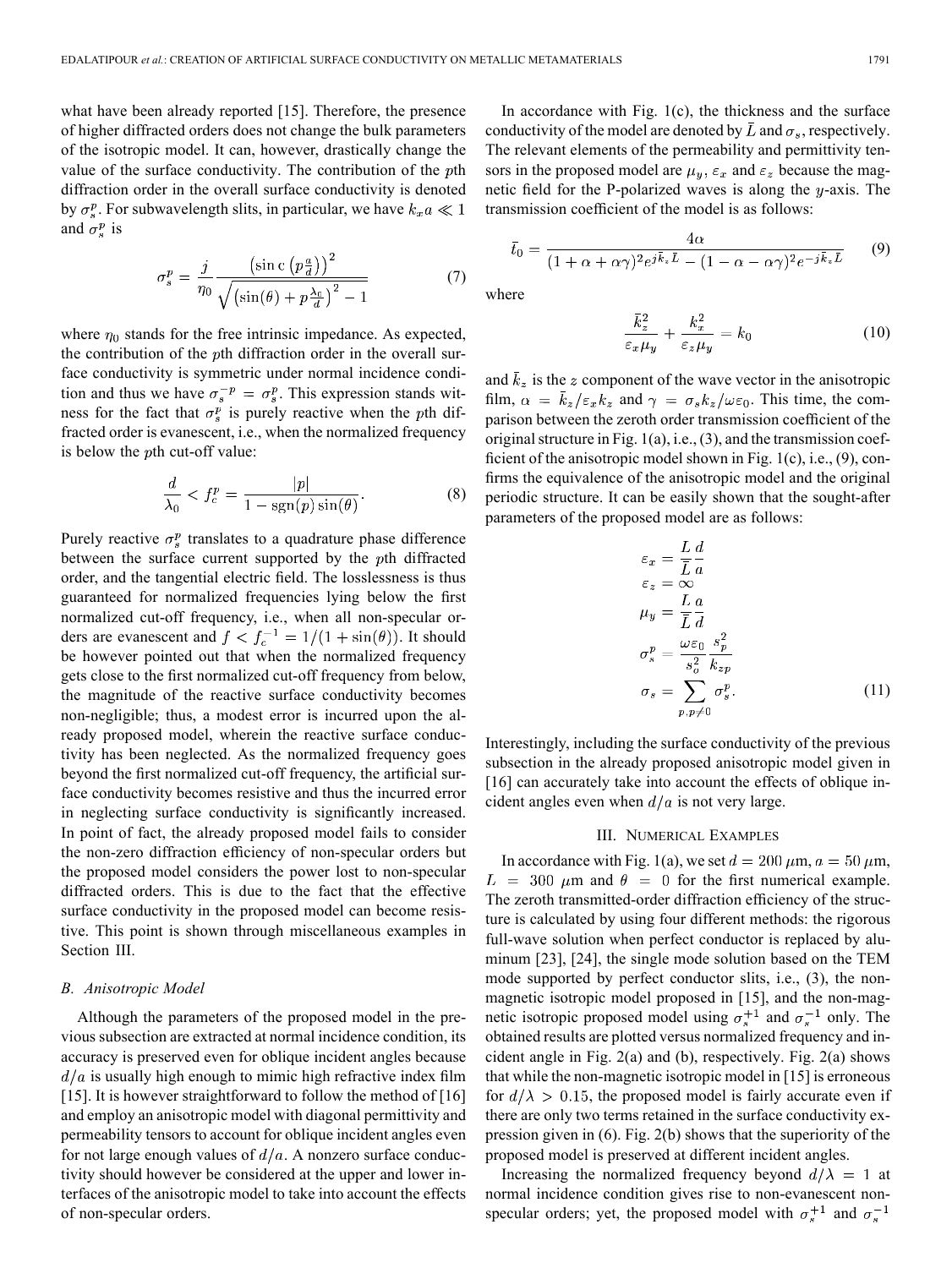

Fig. 2. Zeroth transmitted-order diffraction efficiency versus (a) normalized frequency  $(d/\lambda)$  at normal incidence, (b) incident angle at  $d/\lambda = 0.41$ : the full-wave solution (solid), the TEM single mode model (dotted), the conventional isotropic model (dashed-dotted), and the here proposed technique (dashed).

continues to provide accurate results even for normalized frequencies as high as  $d/\lambda = 1.85$ . This is numerically demonstrated in Fig. 3(a), where the zeroth transmitted-order diffraction efficiency of the structure is once again calculated by using the same methods. This figure shows while the original model is accurate when the normalized frequency is sufficiently below the first normalized cut-off frequency at  $d/\lambda = 1$ , the proposed model with  $\sigma_s^{+1}$  and  $\sigma_s^{-1}$  remains accurate when the normalized frequency is sufficiently below the second normalized cut-off frequency at  $d/\lambda = 2$ . It should be however noted that the first and second normalized cut-off frequencies are angle-dependent for oblique incident angles. The accuracy of the proposed model is subjected to the value of the incident angle. This is shown in Fig. 3(b), where normalized frequency is fixed at  $d/\lambda = 1.4$  and the zeroth transmitted-order diffraction efficiency of the structure is plotted versus incident angle. A considerable error is incurred when the incident angle gets close to  $25.38^\circ$  because the second normalized frequency is  $d/\lambda = 1.4$  at  $\theta = 25.38^{\circ}$ . For incident angles beyond  $\theta_{-2} = 25.38^{\circ}$ , the contribution of the not-included  $(-2)$ th diffracted order should be taken into account because  $\sigma_s^{-2}$  becomes resistive.

Since the error of the proposed model having only two terms  $\sigma_s^{+1}$  and  $\sigma_s^{-1}$  can be attributed to the considerable contribution of the second diffraction orders, inclusion of  $\sigma_s^{+2}$  and  $\sigma_s^{-2}$  is expected to rectify the obtained results. This is demonstrated in Fig. 4(a), where the zeroth transmitted-order diffraction efficiency of the structure is plotted by using the rigorous full-wave solution [23], [24], the non-magnetic isotropic model proposed



Fig. 3. Zeroth transmitted-order diffraction efficiency versus (a) normalized frequency  $(d/\lambda)$  at normal incidence, (b) incident angle at  $d/\lambda = 1.4$  the fullwave solution (solid), the TEM single mode model (dotted), the conventional isotropic model (dash-dotted), and the here proposed technique (dashed).

in [15], and the proposed model with  $\sigma_s^{+1}$ ,  $\sigma_s^{-1}$ ,  $\sigma_s^{+2}$  and  $\sigma_s^{-2}$ only. A close examination of the obtained results shows that 1) the incurred error at normal incidence is less than 4.8% for normalized frequencies up to  $d/\lambda = 2.94$ , and 2) the incident angle at the fixed normalized frequency of  $d/\lambda = 1.4$  can go beyond  $\theta_{-2} = 25.38^{\circ}$ .

These examples show that even though the parameters of the proposed model are extracted at normal incidence condition, the accuracy of the model is preserved for oblique incident angles. This is due to the fact that  $d/a$  is usually high enough to mimic high refractive index films [15]. As the final example, the zeroth order transmission coefficients are compared for small  $d/a$ , when the already proposed models should be anisotropic. The zeroth transmitted diffracted-order is plotted versus incident angle in Fig. 5. The results are obtained by using the already proposed anisotropic model given in [18], the proposed isotropic model including  $\sigma_s^{-1}$ ,  $\sigma_s^{-1}$ ,  $\sigma_s^{+2}$  and  $\sigma_s^{-2}$ , the proposed anisotropic model including  $\sigma_s^{+1}$ ,  $\sigma_s^{-1}$ ,  $\sigma_s^{+2}$  and  $\sigma_s^{-2}$ , and the full-wave solution [23], [24]. This figure shows that, first, the contribution of surface conductivity outweighs the contribution of anisotropy, and second, the performance of the anisotropic model with surface conductivity is no better than that of the already proposed anisotropic model if the angle of incidence is close to the grazing angle.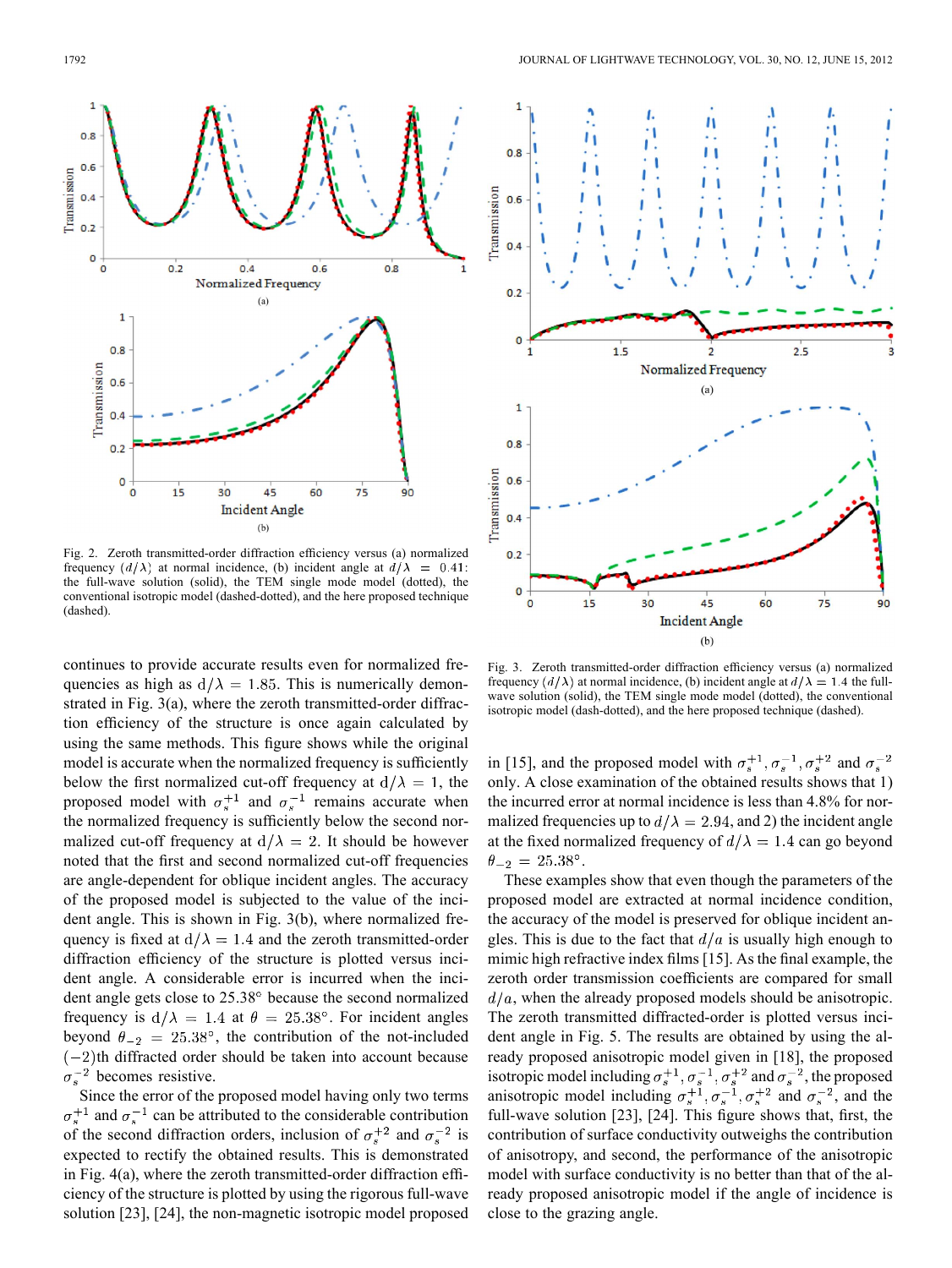

Fig. 4. Zeroth transmitted-order diffraction efficiency versus (a) normalized frequency  $(d/\lambda)$  at normal incidence, (b) incident angle at  $d/\lambda = 1.4$ : the fullwave solution (solid), the TEM single mode model (dotted), the here proposed technique with  $\sigma_*^{-1}$  and  $\sigma_*^{-1}$  only (dashed), and the here proposed technique with  $\sigma_*^{+1}$ ,  $\sigma_*^{-1}$  and  $\sigma_*^{+2}$ ,  $\sigma_*^{-2}$  only (dashed-dotted).



Fig. 5. Zeroth transmitted-order diffraction efficiency versus incident angle at  $d/\lambda = 1.4$  and  $d/a = 2$ : the full-wave solution (solid), the conventional anisotropic model [16] (dotted), the here-proposed isotropic model (dashed), and the anisotropic model with surface conductivity (dashed-dotted).

#### IV. CONCLUSION

In conclusion, we considerably improved the effective medium approximation of metallic metamaterials for the frequencies up to the THz regime, where the metallic region can still be reasonably approximated by perfect conductor. It is worth noting that the proposed model is applicable whenever the ohmic loss or plasmonic effects of metals are negligible, i.e., at microwave and near infrared frequencies. It is also worth noting that further improvement is still possible by employing the proposed methodology to redress the effective surface conductivity by including the effects of non-TEM modes, which exist between the metallic slits in the structure.

It should be finally pointed out that the importance of the proposed model for the elementary structure shown in Fig. 1(a) lies in illustrating that the presence of surface conductivity can considerably improve the accuracy of the homogenization schemes. Thanks to the significant contribution of surface conductivity in modeling higher normalized frequencies, more complex structures, e.g., perforated metals with two-dimensional periodicity, can also be more accurately homogenized.

#### **REFERENCES**

- [1] P. Belov and Y. Hao, "Subwavelength imaging at optical frequencies using a transmission device formed by a periodic layered metal-dielectric structure operating in the canalization regime," *Phys. Rev. B*, vol. 73, no. 11, pp. 113110–113113, 2006.
- [2] C. Min, P. Wang, C. Chen, Y. Deng, Y. Lu, H. Ming, T. Ning, Y. Zhou, and G. Yang, "All-optical switching in subwavelength metallic grating structure containing nonlinear optical materials," *Opt. Lett.*, vol. 33, no. 8, pp. 869–871, 2008.
- [3] H. Kim, J. Park, and B. Lee, "Tunable directional beaming from subwavelength metal slits with metal—Dielectric composite surface gratings," *Opt. Lett.*, vol. 34, no. 17, pp. 2569–2571, 2009.
- [4] J. Shin, J.-T. Shen, and S. Fan, "Three-dimensional electromagnetic metamaterials that homogenize to uniform non-Maxwellian media," *Phys. Rev. B*, vol. 76, no. 11, pp. 113101–113104, 2007.
- [5] C. Cheng, J. Chen, D. J. Shi, Q. Y. Wu, F. F. Ren, J. Xu, Y. X. Fan, J. Ding, and H. T. Wang, "Physical mechanism of extraordinary electromagnetic transmission in dual-metallic grating structures," *Phys. Rev. B*, vol. 78, no. 7, pp. 075406–075414, 2008.
- [6] Y. Todorov, L. Tosetto, J. Teissier, A. M. Andrews, P. Klang, R. Colombelli, I. Sagnes, G. Strasser, and C. Sirtori, "Optical properties of metal-dielectric-metal microcavities in the THz frequency range," *Opt. Express*, vol. 18, no. 13, pp. 13886–13907, 2010.
- [7] C. W. Berry, J. Moore, and M. Jarrahi, "Design of reconfigurable metallic slits for terahertz beam modulation.," *Opt. Express*, vol. 19, no. 2, pp. 1236–1245, 2011.
- [8] J. Pendry, L. Martin-Moreno, and F. Garcia-Vidal, "Mimicking surface plasmons with structured surfaces," *Science*, vol. 305, no. 5685, p. 847, 2004.
- [9] F. J. Garcia-Vidal, L. Martín-Moreno, and J. B. Pendry, "Surfaces with holes in them: New plasmonic metamaterials," *J. Opt. A: Pure Appl. Opt.*, vol. 7, no. 2, pp. S97–S101, Feb. 2005.
- [10] D. Wu, N. Fang, C. Sun, and X. Zhang, "Terahertz plasmonic high pass filter," *App. Phys. Lett.*, vol. 83, no. 1, p. 201, 2003.
- [11] X. Lu, J. Han, and W. Zhang, "Resonant terahertz reflection of periodic arrays of subwavelength metallic rectangles," *App. Phys. Lett.*, vol. 92, no. 12, p. 121103, 2008.
- [12] J. Shin, J.-T. Shen, and S. Fan, "Three-dimensional metamaterials with an ultrahigh effective refractive index over a broad bandwidth," *Phys. Rev. Lett.*, vol. 102, no. 9, p. 093903, Mar. 2009.
- [13] P. B. Catrysse, J. Shen, G. Veronis, H. Shin, and S. Fan, "Metallic metamaterials with a high index of refraction," *Opt. Photon. News*, vol. 17, no. 12, pp. 34–34, 2006.
- [14] M. Choi, S. H. Lee, Y. Kim, S. B. Kang, J. Shin, M. H. Kwak, K. Y. Kang, Y. H. Lee, N. Park, and B. Min, "A terahertz metamaterial with unnaturally high refractive index," *Nature*, vol. 470, no. 7334, pp. 369–373, 2011.
- [15] J. Shen, P. Catrysse, and S. Fan, "Mechanism for designing metallic metamaterials with a high index of refraction," *Phys. Rev. Lett.*, vol. 94, no. 19, pp. 1–4, May 2005.
- [16] J. Shin, J. T. Shen, P. B. Catrysse, S. Fan, and S. Member, "Cut-through metal slit array as an anisotropic metamaterial film," *Quantum*, vol. 12, no. 6, pp. 1116–1122, 2006.
- [17] A. Pimenov and A. Loidl, "Experimental demonstration of artificial dielectrics with a high index of refraction," *Phys. Rev. B*, vol. 74, no. 19, pp. 193102–193104, 2006.
- [18] Y.O. Averkov and V.M. Yakovenko, "Surface electromagnetic waves at an anisotropically conducting artificial interface," *Phys. Rev. B*, vol. 81, no. 4, pp. 045427–045433, 2010.